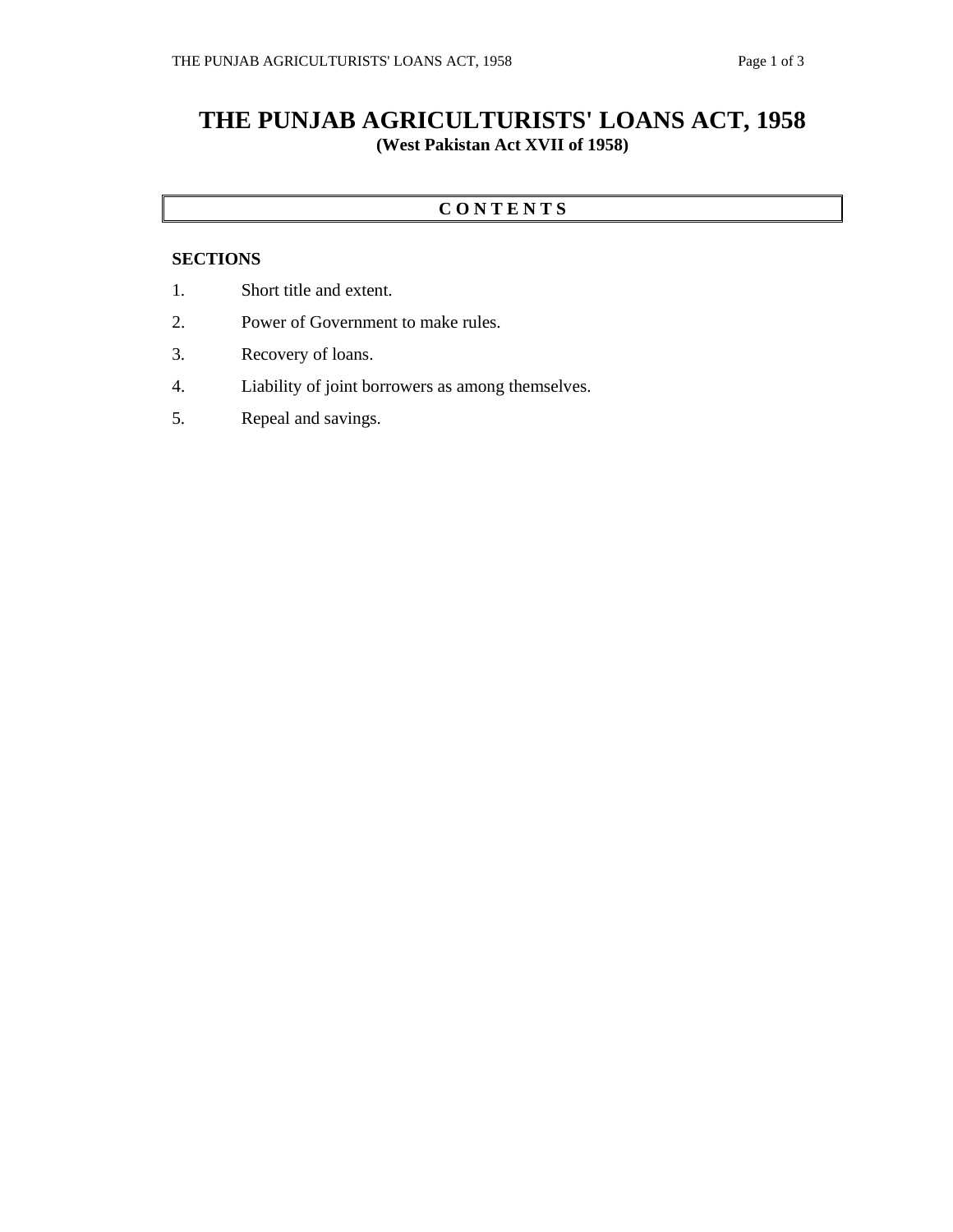## **1 THE <sup>2</sup> [PUNJAB] AGRICULTURISTS' LOANS ACT, 1958 (West Pakistan Act XVII of 1958)**

[23 April 1958]

#### *An Act to consolidate the law relating to the advancement and recovery of taccavi loans for agricultural purposes in the Province of* <sup>3</sup> *[the Punjab]*

**Preamble.—** WHEREAS it is expedient to consolidate the law relating to the advancement and recovery of taccavi loans for agricultural purposes in the Province of  $\frac{4}{1}$ [the Punjab];

It is hereby enacted as follows:-

**1.** Short title and extent.— (1) This Act may be called  $\frac{5}{7}$  [the Punjab] Agriculturists' Loans Act, 1958.

 $\frac{6}{2}$  (2) It extends to the whole of the Province of <sup>2</sup>[the Punjab], except the Tribal Areas.]

**2. Power of Government to make rules.**—(1) Government may make rules as to:-

- (*a*) loans to be made to owners and occupiers of arable land for the relief of distress, purchase of land, cattle and seed and other agricultural purposes; and
- (*b*) sale of seed on credit to owners and occupiers of agricultural land.
- (2) All such rules shall be published in the official Gazette.

**3.** Recovery of loans.— The loans made, the price of seed sold and the interest (if any) chargeable thereon, together with the cost of recovery, if any, shall be recoverable as arrears of land revenue from the persons to whom the loans were made or the seed was sold or their sureties.

 **4. Liability of joint borrowers as among themselves.—** When a joint loan is made under this Act to members of a village community or any other persons on such terms that all of them are jointly and severally bound to pay the whole amount and a statement showing the shares of the various borrowers, signed, marked, or sealed by such of them or their duly authorized agents and the officer making the order is entered upon the order granting the loan that statement shall be conclusive evidence of the share which each of those borrowers is bound to contribute.

- **5.** Repeal and savings.—(1) The following enactments are hereby repealed:-
- (*a*) the Agriculturists' Loans Act,  $1884^8$ ;
	- (*b*) the Agriculturists' Loans (Punjab Amendment) Act,  $1951^{2[9]}$ ;
	- (*c*) the Agriculturists' Loans (Punjab Amendment) Act,  $1955\frac{10}{1}$ ;
	- (*d*) the Agriculturists' Loans (Sind Amendment) Act,  $1941^{\frac{11}{2}}$ ;
	- (*e*) the Khairpur State Agriculturists' Loans Act,  $1952^{\frac{12}{}}$ ; and
	- (*f*) the West Pakistan Agriculturists' Loans Ordinance,  $1958^{\frac{13}{2}}$ .

 (2) All rules, appointments and orders made, authorities and powers conferred, liabilities incurred, times and places appointed and other things done under any of the repealed enactments mentioned in sub-section (1) shall, so far as may, be deemed to have been respectively made, conferred, incurred, appointed and done under this Act and all arrears of advances and interest shall be recoverable under this Act.

\_\_\_\_\_\_\_\_\_\_\_\_\_\_\_\_\_\_\_